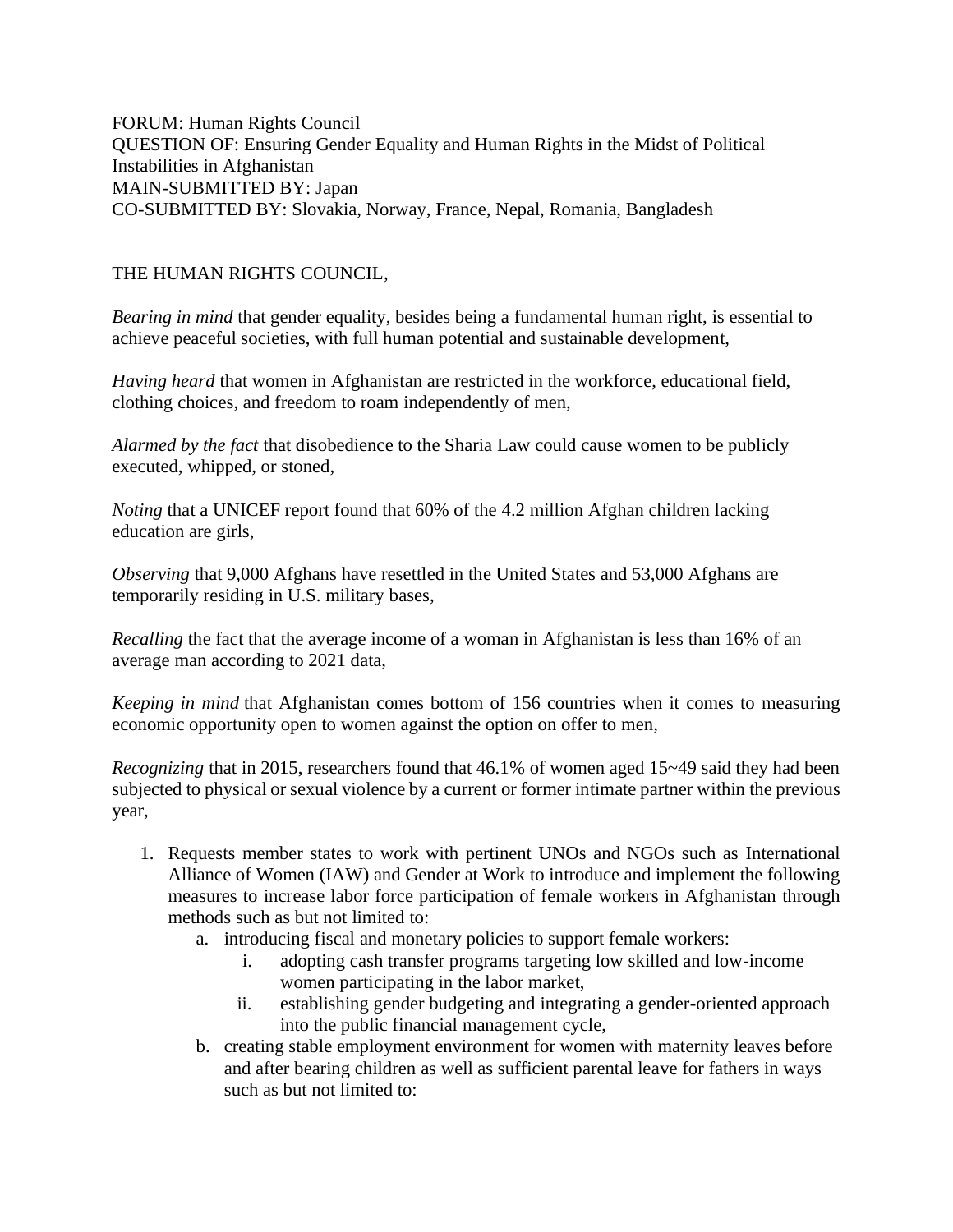- i. extending the maximum length of maternity or parenting leave for both males and females to six months, or 24 weeks, from the original 90 days they are entitled to,
- ii. requiring the adoption of a fair contract policy, validating that companies retain the occupations and previous financial incomes for female employees after parental leavings,
- iii. promoting flexible worktime arrangements for part-time and full-time women after returning to work, such as allowing schedule changes,
- c. providing financial support for pregnant women such as:
	- i. full salaries during maternity leaves,
	- ii. free prenatal, parturition, and postpartum care,
	- iii. additional financial support for child care goods, etc.,
- d. seeking policy advice and technical assistance from international organizations such as the International Organization of Employment (IOE) and International Labor Organization (ILO);
- 2. Urges nations to increase educational efforts, such as mentorship, counseling, and seminars to boost the number of women in traditionally male occupations and political leadership positions under the Taliban rule in Afghanistan by:
	- a. implementing mandatory education for both sexes until middle school at minimum, building the skills of girls to further their economic empowerment as:
		- i. entrepreneurs,
		- ii. innovators,
		- iii. leaders,
	- b. focusing teacher training and professional development on gender-responsive pedagogies in order to:
		- i. help girls discover the opportunities education creates for them,
		- ii. allow both girls and boys to be successive learners,
		- iii. provide role models for female students,
		- iv. allow girls to feel accepted in the school community,
	- c. ensuring that budgets are gender-responsive and that national education plans and policies prioritize gender equality,
	- d. helping schools use assessment data to eliminate gender gaps in learning by making objective comparisons of the mean achievement of female and male students**,**
	- e. providing learning environments that suit girls' individual circumstances in ways such as but not limited to:
		- i. improving girls' transitioning and retention in secondary school by promoting social protection measures,
		- ii. providing adequate hygiene facilities and supplies for girls during menstruation;
- 3. Calls upon the Women's Environment and Development Organization (WEDO), Global Fund for Women, the United Nations, and member states to take measures to stop sexual harassment in Afghanistan, in ways such as but not limited to: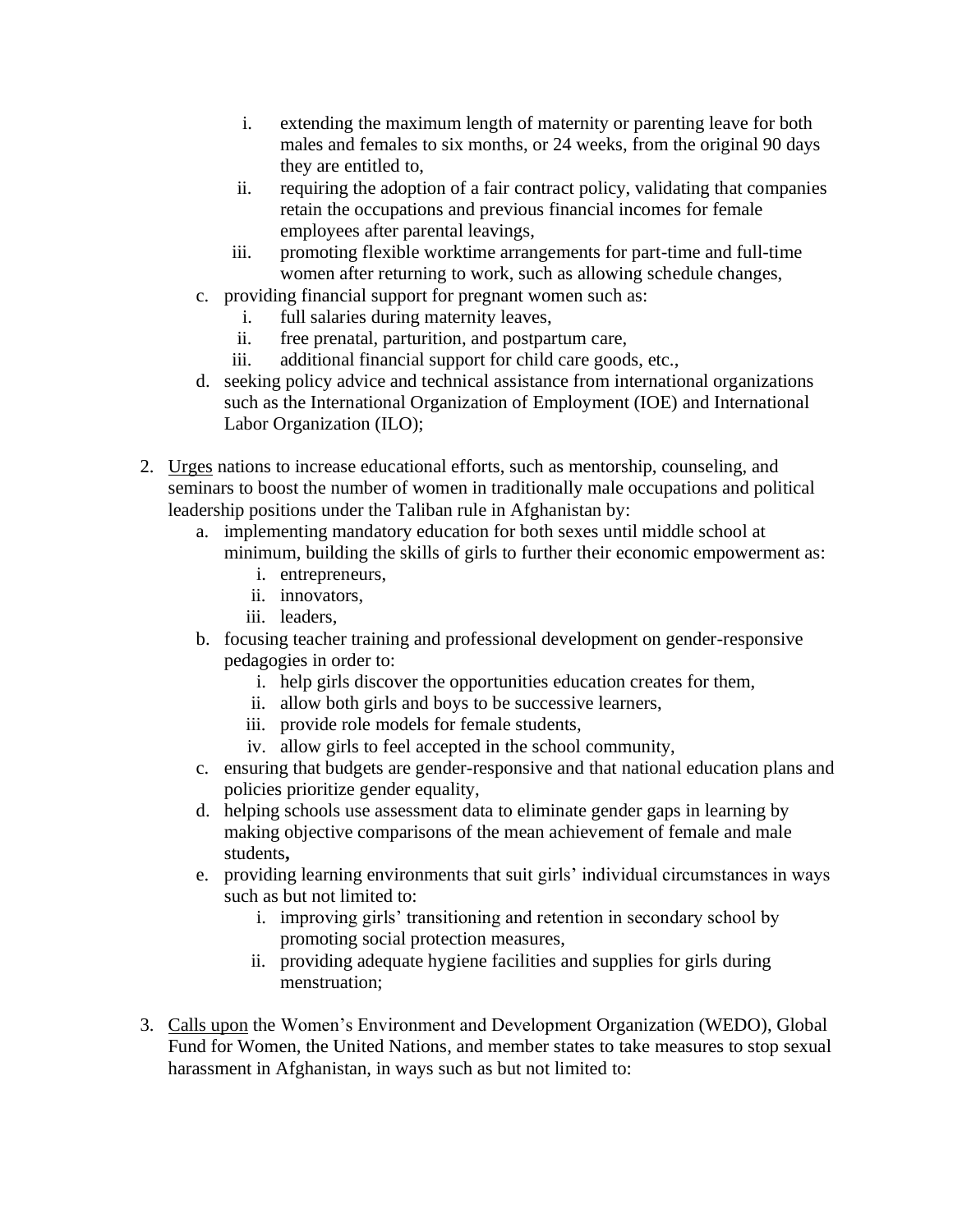- a. increasing funding of rape-crisis centers and other services for girls and women who have been raped and/or sexually assaulted through funding programs such as the CDC's Rape Prevention and Education (RPE) program,
- b. having an effective policy and procedures at work, as well as anti-harassment training for all staff on a regular basis for the purposes of:
	- i. supporting individuals who are being harassed to come forward and ensure that the problem is addressed quickly and effectively,
	- ii. providing protection and support for the employees who feel they are being harassed,
	- iii. preventing future harassment by punishing the harasser without impunity,
- c. conducting anonymous surveys for victims of sexual harassment in school communities to alleviate psychological and physical distress, as well as gathering data as to combat the issue of sexual harassment,
- d. enhancing stricter law enforcement policies to manage illegal sexual abuse in Afghanistan through:
	- i. educating policemen regarding illegal crimes regardless of religion,
	- ii. creating harsh punishments, specifically suspensions, directed at authorities irresponsive to blatant sexual misconduct,
- e. establishes anti-discrimination organizations in their respective countries, including but not limited to:
	- i. anti-sexism (gender inequality) organizations,
	- ii. organizations that fight against human rights inequality;
- 4. Recommends the government of the member states to take political actions for transparency in order to get more women involved in social activities in Afghanistan through means such as but not limited to:
	- a. working closely with advisors to plan how discriminatory gender-based employment policies in Afghanistan can be eradicated via expediate means,
	- b. enforcing analogous laws against sexual harassment such as the Equal Employment Opportunities Commission (EEOC) and Fair Employment Practice (FEP) laws that exist in the US,
	- c. accessing the information of companies' wage difference records and checking data without warning at least once every quarter to investigate unfair treatments,
	- d. reinforcing laws for employers to pay equal wages to men and women who perform jobs that require substantially equal skill, effort and responsibility, and that are performed under similar working conditions within the same establishment;
- 5. Highly encourages all member states to increase public awareness on the issue of addressing gender inequality in the Afghanistan crisis by working with pertinent UNOs and NGOs, such as UN Women, Association for Women's Rights in Development (AWID), and Plan International in such ways, but not limited to:
	- a. utilizing the media to confront gender stereotyping such as early marriage using means such as but not limited to:
		- i. the internet,
		- ii. social media,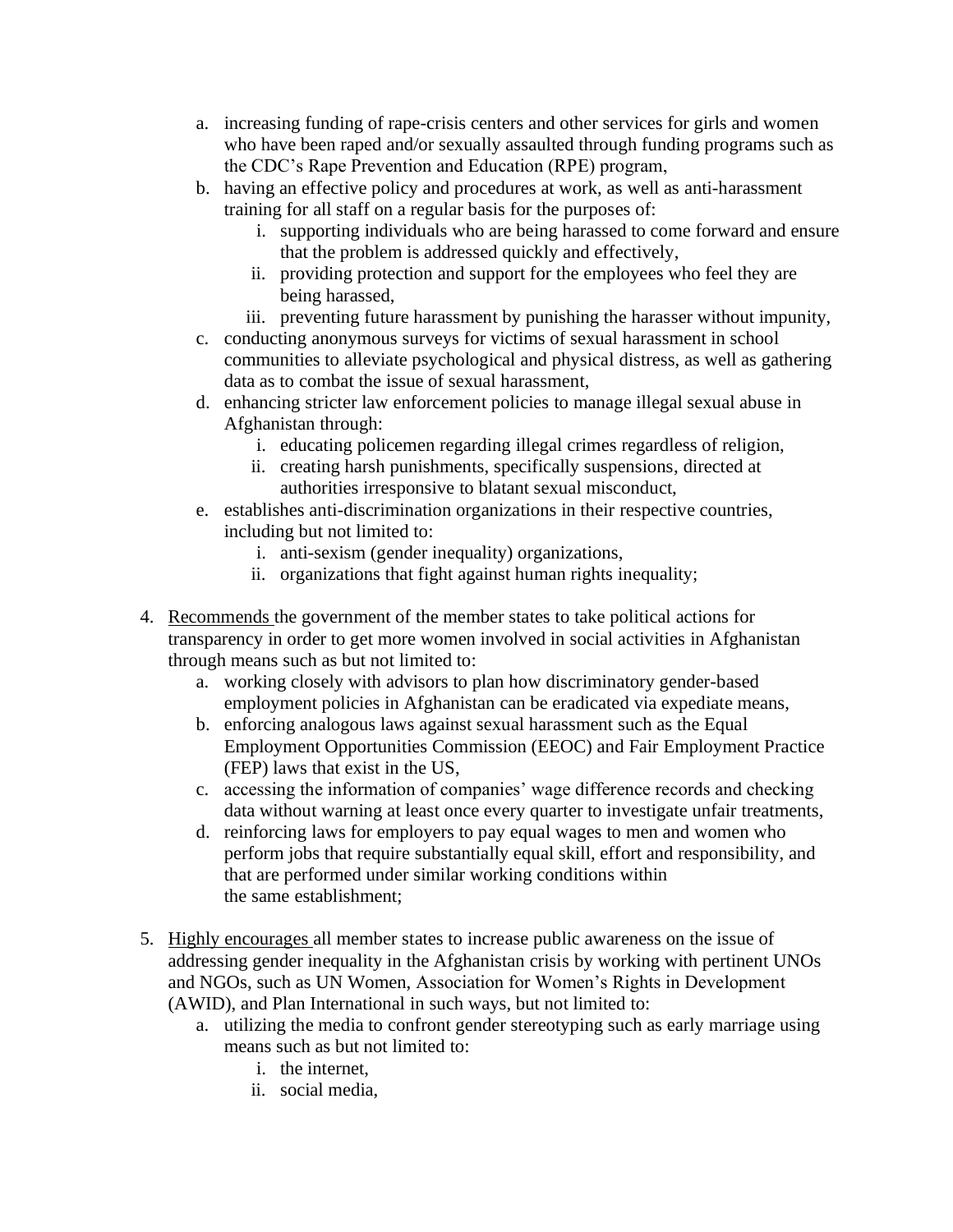- iii. newspaper,
- iv. television advertisements,
- b. organizing meetings with parents through community centers and seminars in local regions in an attempt to:
	- i. educate parents on the importance of securing the rights of their daughters,
	- ii. encourage them not to assign duties at home based on gender,
	- iii. promote the role of the father in raising children,
- c. arranging social programs to increase public consciousness of gender inequality in Afghanistan by:
	- i. starting campaigns targeting the current situation in local areas to increase support and advocates,
	- ii. starting fundraising events,
- d. Sending educational teachers and staffs to Afghanistan to increase public awareness and aid the educational field through international organizations such as Teachers Without Borders,
- e. Implementing necessary curriculums in member states to address the human rights violations in Afghanistan:
	- i. mandating the inclusion of learning about current events,
	- ii. addressing the historical and modern significance of alleviating physical, mental, and emotional violence in poverty-stricken countries;
- 6. Calls for member states and international organizations such as Doctors Without Borders and UNICEF to support the Afghan community in establishing safety and wellbeing measures to secure the mental and physical health of Afghan women, who are mainly restricted by the Sharia law, through means such as but not limited to:
	- a. allocating a budget designed to safeguard those in physical danger or persecution through ways such as but not limited to:
		- i. establishing protection centers and shelters to accommodate Afghan women subjected to violence and discrimination,
		- ii. inviting governments to cooperate with non-government organizations (NGOs) in supplying Afghanistan with necessary provisions by establishing nationwide fundraisers and provision drives to accumulate donations and second-hand goods directly exported to aid Afghans,
	- b. providing community centers that ensure the rehabilitation of people traumatized by men, the Taliban, and other armed groups that can be done by means including but not limited to:
		- i. providing psychological aid for women suffering the aftermath of sexual abuse such as PTSD through help of professional counselors and volunteers from NGOs such as BICE for children and the UNICEF,
		- ii. ensuring medical care for physically injured females from attacks by the Taliban and armed groups,
		- iii. promoting special hotlines and help lines against discrimination and human rights injustice have been set up, a special place for victims to talk and comfort;